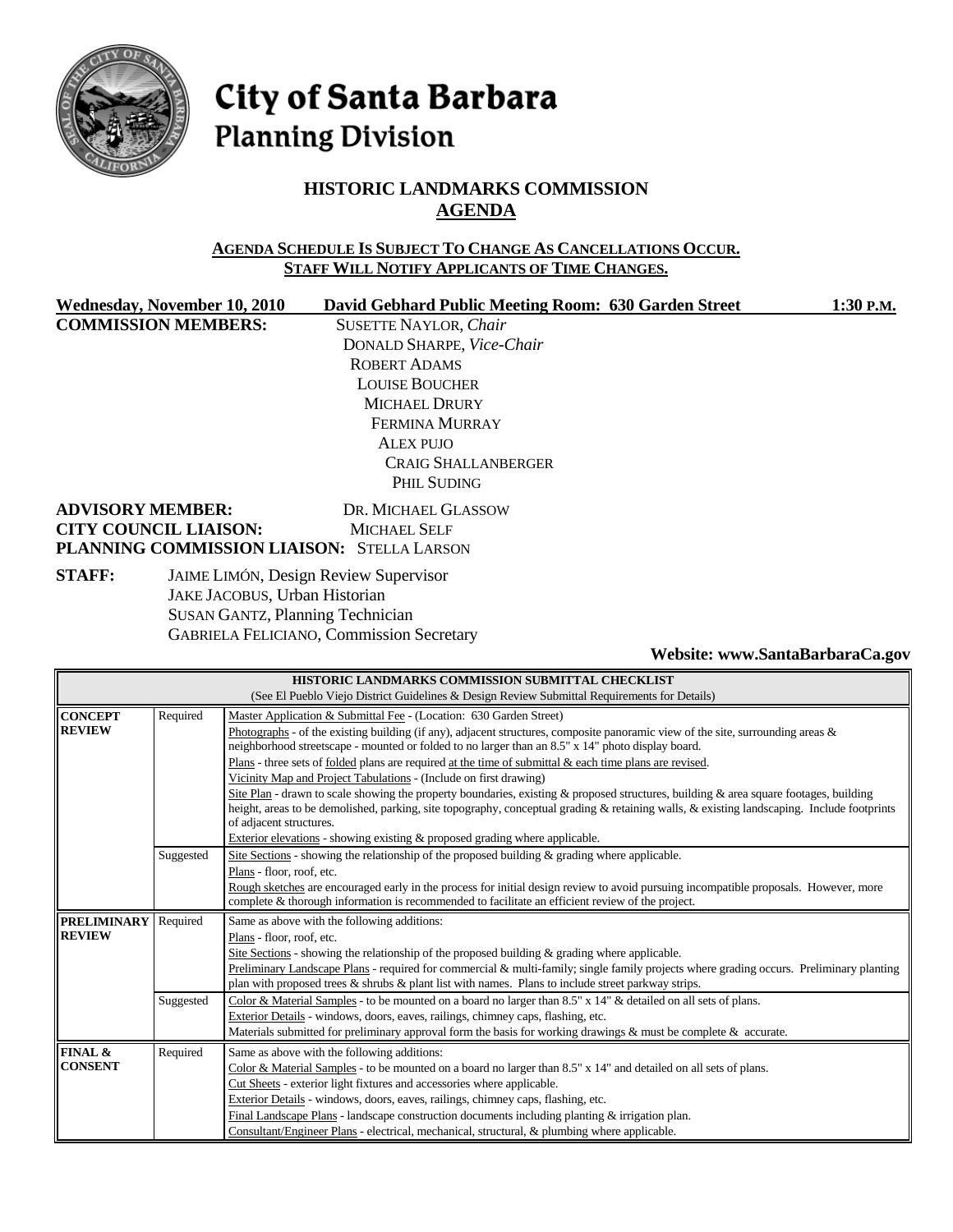### **PLEASE BE ADVISED**

The approximate time the project will be reviewed is listed to the left of each item. It is suggested that applicants **arrive 15 minutes early**. The agenda schedule is subject to change as cancellations occur. Staff will notify applicants of time changes.

**The applicant's presence is required.** If an applicant is not present, the item will be postponed indefinitely. If an applicant cancels or postpones an item without providing advance notice, the item will be postponed indefinitely and will not be placed on the following Historic Landmarks Commission (HLC) agenda. In order to reschedule the item for review, a rescheduling fee will be paid and the applicant must fill out and file a Supplemental Application Form at 630 Garden Street (Community Development Department) in addition to submitting appropriate plans.

All approvals made by the HLC are based on compliance with Municipal Code Chapter 22.22 and with adopted HLC guidelines. Some agenda items have received a mailed notice and are subject to a public hearing.

The Commission may grant an approval for any project scheduled on the agenda if sufficient information has been provided and no other discretionary review is required. Substitution of plans is not allowed, if revised plans differing from the submittal sets are brought to the meeting, motions for preliminary or final approval will be contingent upon staff review for code compliance.

The Commission may refer items to the Consent Calendar for Preliminary and Final Historic Landmarks Commission approval.

Concept review comments are valid for one year. A Preliminary approval is valid for one year from the date of the approval unless a time extension has been granted. A Final approval is valid for two years from the date of final action unless a time extension has been granted or a Building Permit has been issued.

Decisions of the HLC may be appealed to the City Council. For further information on appeals, contact the Planning Division Staff or the City Clerk's office. Appeals must be in writing and must be filed with the City Clerk at City Hall, 735 Anacapa St. within ten (10) calendar days of the meeting at which the Commission took action or rendered its decision.

**AMERICANS WITH DISABILITIES ACT:** In compliance with the Americans with Disabilities Act, if you need special assistance to gain access to, comment at, or participate in this meeting, please contact the Planning Division at 805-564- 5470. If possible, notification at least 48 hours prior to the meeting will enable the City to make reasonable arrangements in most cases.

**AGENDAS, MINUTES and REPORTS:** Copies of all documents relating to agenda items are available for review at 630 Garden St. and agendas and minutes are posted online at www.SantaBarbaraCa.gov/hlc. Materials related to an item on this agenda submitted to the HLC after distribution of the agenda packet are available for public inspection in the Community Development Department located at 630 Garden St., during normal business hours. If you have any questions or wish to review the plans, please contact Susan Gantz, at (805) 564-5470, ext. 3311, or by email at SGantz@SantaBarbaraCA.gov. Office hours are 8:30 a.m. to 4:00 p.m., Monday through Thursday, and every other Friday. Please check our website under *City Calendar* to verify closure dates.

### **LICENSING ADVISORY:**

The Business and Professions Code of the State of California and the Municipal Code of the city of Santa Barbara restrict preparation of plans for certain project types to licensed professionals. Applicants are encouraged to consult with Building and Safety Staff or Planning Staff to verify requirements for their specific projects.

Unlicensed persons are limited to the preparation of plans for:

- $\triangleright$  Single or multiple family dwellings not to exceed four (4) units per lot, of wood frame construction, and not more than two stories and basement in height;
- ¾ Non-structural changes to storefronts; and,
- $\blacktriangleright$  Landscaping for single-family dwellings, or projects consisting solely of landscaping of not more than 5,000 square feet.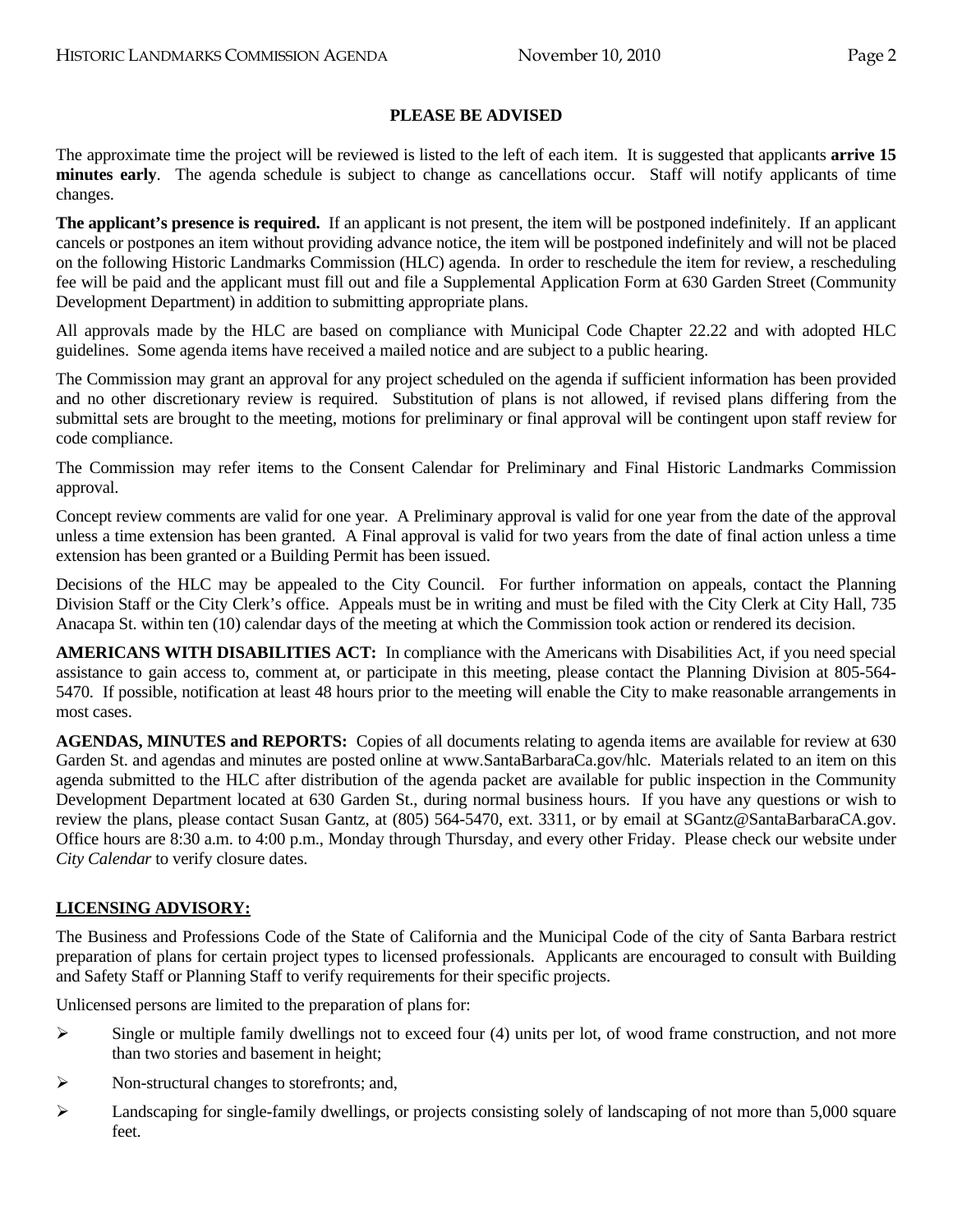# **NOTICE:**

- A. That on Friday, November 5, 2010, at 4:00 P.M., this Agenda was duly posted on the indoor and outdoor bulletin boards at the Community Development Department, 630 Garden Street, and online at www.SantaBarbaraCa.gov/hlc.
- B. This regular meeting of the Historic Landmarks Commission will be broadcast live on TV Channel 18 and rebroadcast in its entirety on Friday at 1:00 P.M. A live broadcast can also be seen via personal computer by going to www.santabarbaraca.gov/Government/Video and then clicking *City TV-18 Live Broadcast*. An archived video copy of this meeting will be viewable on computers with high speed internet access by going to www.santabarbaraca.gov/hlc and then clicking *Online Meetings*.

### **GENERAL BUSINESS:**

A. Public Comment:

Any member of the public may address the Historic Landmarks Commission for up to two minutes on any subject within their jurisdiction that is not scheduled for a public discussion before the Board on that day. The total time for this item is ten minutes. (Public comment for items scheduled on today's agenda will be taken at the time the item is heard.)

- B. Approval of the minutes of the Historic Landmarks Commission meeting of **October 27**, 2010.
- C. HLC Consent Calendar.
- D. Approval of the minutes of the Sign Committee Consent meeting of **October 27**, 2010, as reviewed by the HLC Sign Committee.
- E. Announcements, requests by applicants for continuances and withdrawals, future agenda items, and appeals.
- F. Subcommittee Reports.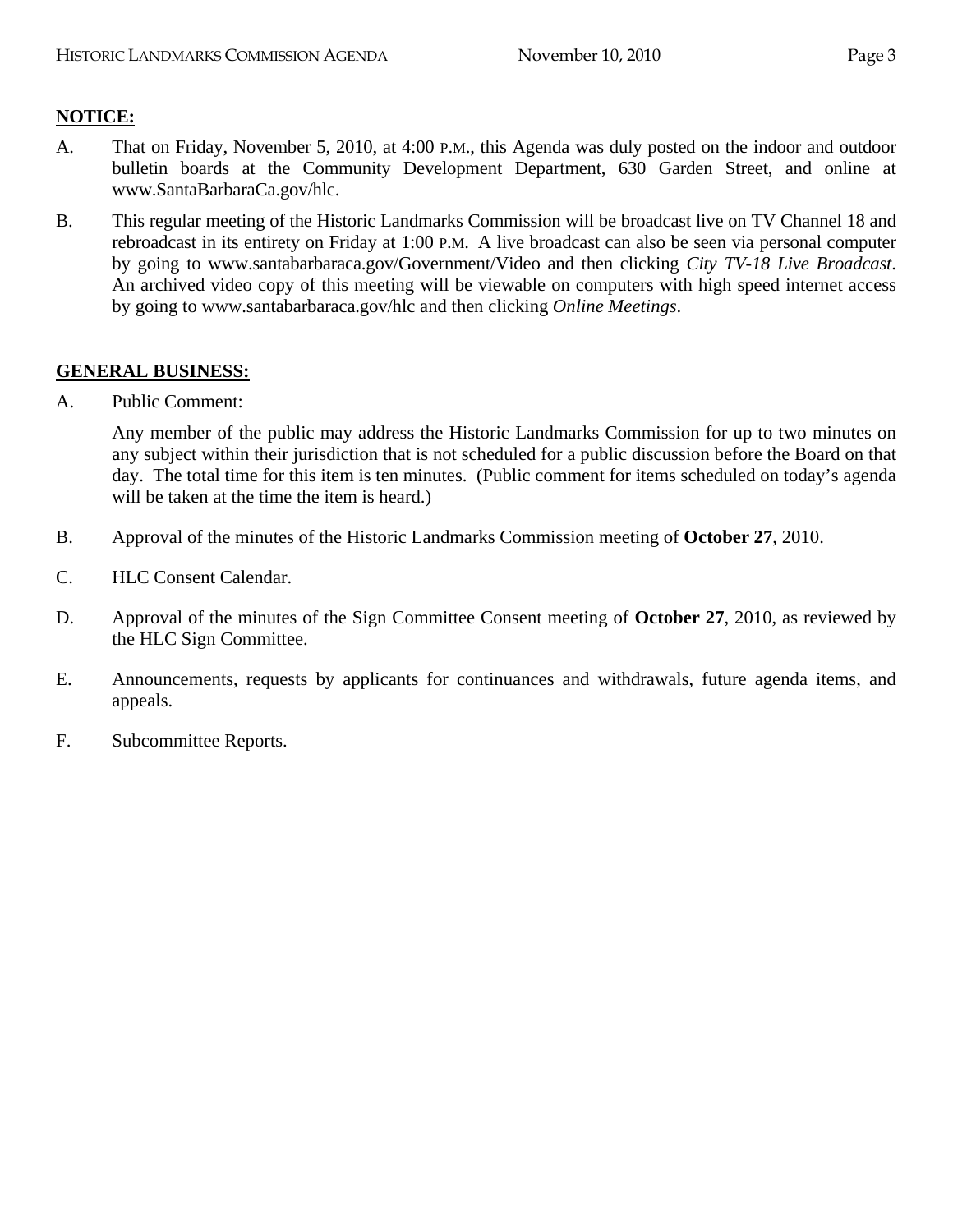### **CONCEPT REVIEW - NEW**

# 1. **205 CHAPALA ST**

**(1:45)** Assessor's Parcel Number: ROW-002-070 Application Number: MST2010-00263 Owner/Applicant: City of Santa Barbara Agent: Applied Earthworks Architect: Craig Drake

(Proposed replacement of the Chapala Street - W. Yanonali Street bridge over Mission Creek. The replacement bridge would be a single-span bridge consisting of a combination of precast and cast-inplace concrete slab with asphalt concrete or polyester concrete overlay on the deck for the road surfacing. City standard sidewalks would be added to both sides of the street on the bridge and would tie into the existing sidewalks along Chapala Street and Yanonali Street. New combination vehicular/pedestrain railings would be installed on each side of the bridge. Planning Commission approval is requested for a Coastal Development Permit to perform this work in the appealable jurisdiction of the Coastal Zone.)

# **(Concept Review only. Project requires Environmental Assessment and Planning Commission approval.)**

# **CONCEPT REVIEW - NEW**

# 2. **PASEO NUEVO** C-2 Zone

**(2:30)** Assessor's Parcel Number: 037-400-002 Application Number: MST2010-00338 Owner: City of Santa Barbara Redevelopment Agency Designer: 505 Design

(Concept review of proposed enhancements to Paseo Nuevo including new identity elements at all five pedestrian entries, updated sidewalk kiosks and directories, new entry wall and paving elements, modifications to existing lighting plan, removal of north court rotunda element, and upgraded benches, tables, chairs, pottery, umbrellas, and trash receptacles.)

## **(Comments only. Proposed changes to sign program to be reviewed under SGN2010-00151 on this agenda.**

# **CONCEPT REVIEW - NEW**

# 3. **PASEO NUEVO** C-2 Zone

| (2:30) | <b>Assessor's Parcel Number:</b> | 037-400-002                                |
|--------|----------------------------------|--------------------------------------------|
|        | <b>Application Number:</b>       | SGN2010-00151                              |
|        | $O$ wner:                        | City of Santa Barbara Redevelopment Agency |
|        | <b>Property Manager:</b>         | <b>Macerich Management Company</b>         |

(Concept review of a proposal to revise the existing **sign program** with updated wayfinding/trailblazer signage, updated logo typeface for better signage legibility, and the introduction of a new flag program.)

# **(Comments only.)**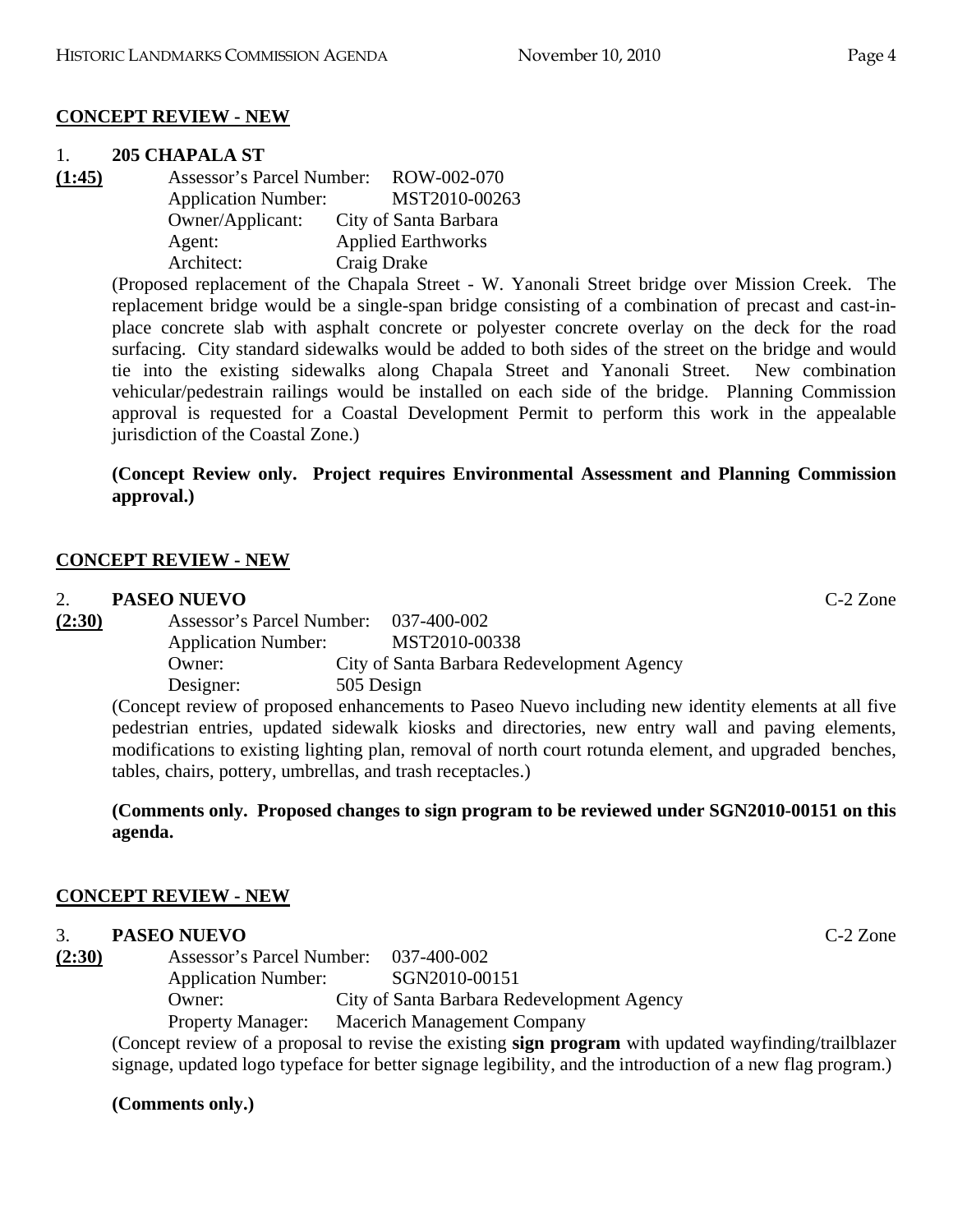### **CONCEPT REVIEW – CONTINUED: PUBLIC HEARING**

#### 4. **1727 PROSPECT AVE** R-2 Zone

**(3:30)** Assessor's Parcel Number: 027-142-004 Application Number: MST2008-00583 Owner: Phil Larson, Larson Family Trust Architect: Amy Taylor

> (This structure is **eligible for Structure of Merit designation**. This is a revised project description. Proposal to demolish an existing 307 square foot, two-car detached garage and construct a new 678 square foot, detached three-car garage with 598 square feet of basement storage. Also proposed is to demolish the existing sandstone stairs and stair support walls next to the existing garage. Approval of the project would also permit the as-built flagstone steps at the center of the parcel, a sandstone tree well with new tree and landscaping, and new gravel path, planting beds, trees, site lighting, and decorative pots. A zoning modification is requested for the proposed new garage and basement storage to encroach into the front setback on this 11,105 square foot lot located in the Hillside Design District. The existing two legal dwelling units on the lot are proposed to remain.)

### **(Second Concept Review. Comments only; project requires Environmental Assessment and Staff Hearing Officer approval of a Zoning Modification.)**

### **HISTORIC STRUCTURES REPORT**

| 5.     | 1900 LASUEN RD                        |                                                                                                              | $R-2/4.0/R-H$ Zone |
|--------|---------------------------------------|--------------------------------------------------------------------------------------------------------------|--------------------|
| (4:00) | Assessor's Parcel Number: 019-170-022 |                                                                                                              |                    |
|        | <b>Application Number:</b>            | MST2008-00387                                                                                                |                    |
|        | Owner:                                | <b>Orient Express Hotels</b>                                                                                 |                    |
|        | Applicant:                            | El Encanto, Inc.                                                                                             |                    |
|        | Agent:                                | Suzanne Elledge Planning & Permitting Services                                                               |                    |
|        | Architect:                            | Henry Lenny                                                                                                  |                    |
|        | <b>Business Name:</b>                 | El Encanto Hotel                                                                                             |                    |
|        |                                       | (Decreased to decorrect metas designated by moon structure to detection and can be moteled that on other $1$ |                    |

(Proposal to deconstruct and seismically reconstruct an historic arbor, to match the original.)

**(Review of an Addendum Letter Report to the Historic Structures/Sites Report prepared by Alexandra C. Cole, Preservation Planning Associates. This Letter Report was requested to evaluate the proposed configuration of the elements at the east and west ends of the arbor.)**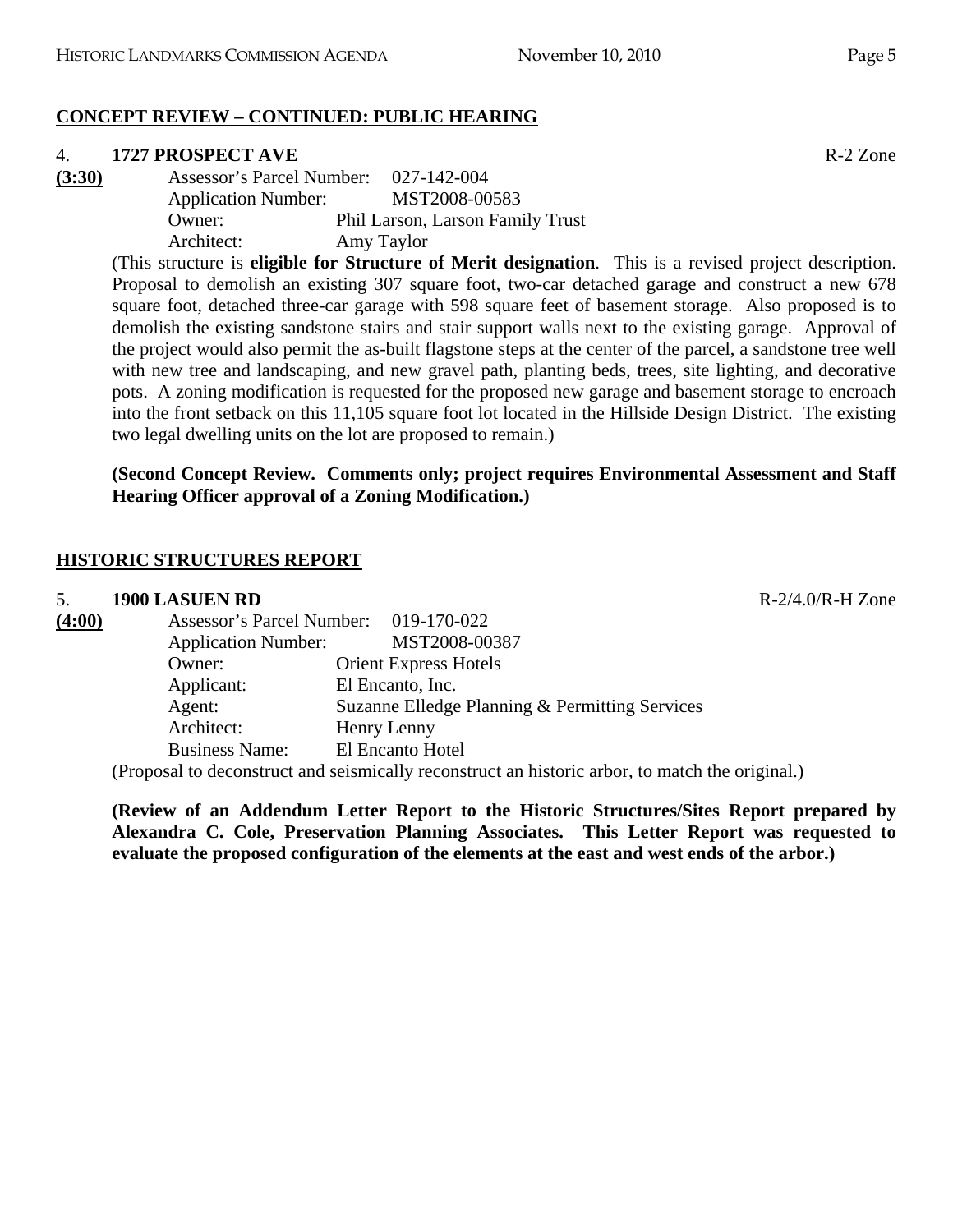# **REVIEW AFTER FINAL**

### 6. **1900 LASUEN RD** R-2/4.0/R-H Zone

| (4:10) | Assessor's Parcel Number: 019-170-022 |                                                                                                                                                                                                                                                         |
|--------|---------------------------------------|---------------------------------------------------------------------------------------------------------------------------------------------------------------------------------------------------------------------------------------------------------|
|        | <b>Application Number:</b>            | MST2008-00387                                                                                                                                                                                                                                           |
|        | Owner:                                | <b>Orient Express Hotels</b>                                                                                                                                                                                                                            |
|        | Applicant:                            | El Encanto, Inc.                                                                                                                                                                                                                                        |
|        | Agent:                                | Suzanne Elledge Planning & Permitting Services                                                                                                                                                                                                          |
|        | Architect:                            | Henry Lenny                                                                                                                                                                                                                                             |
|        | <b>Business Name:</b>                 | El Encanto Hotel                                                                                                                                                                                                                                        |
|        |                                       | $(D_{\text{new}} \cup D_{\text{new}})$ and $D_{\text{new}}$ are constant of the second constant of the second contract of the second state of the second state of the second state of the second state of the second state of the second state of the s |

(Proposal to deconstruct and seismically reconstruct an historic arbor, to match the original.)

**(Review After Final of a more authentic configuration of the elements at the east and west ends of the arbor.)** 

# **HISTORIC STRUCTURES REPORT**

# 7. **1900 LASUEN RD** R-2/4.0/R-H Zone

| (4:30) | Assessor's Parcel Number: 019-170-022 |                                                 |  |
|--------|---------------------------------------|-------------------------------------------------|--|
|        | <b>Application Number:</b>            | MST2010-00342                                   |  |
|        | Owner:                                | <b>Orient Express Hotels</b>                    |  |
|        | Applicant:                            | El Encanto, Inc.                                |  |
|        | Agent:                                | Suzanne Elledge Planning & Permitting Services  |  |
|        | Agent:                                | Alexandra Cole                                  |  |
|        | Architect:                            | Gensler                                         |  |
|        | Architect:                            | Henry Lenny                                     |  |
|        |                                       | Landscape Architect: Katie O'Reilly-Rogers Inc. |  |
|        | Business Name: El Encanto Hotel       |                                                 |  |
|        |                                       |                                                 |  |

(The project site has been designated a **Structure of Merit**. Proposal to rehabilitate an existing historic waterfall.)

**(Review of an Addendum Letter Report to the Historic Structures/Sites Report prepared by Alexandra C. Cole, Preservation Planning Associates. This Letter Report is focused on a proposed new landscape plan dated October 2010.)**